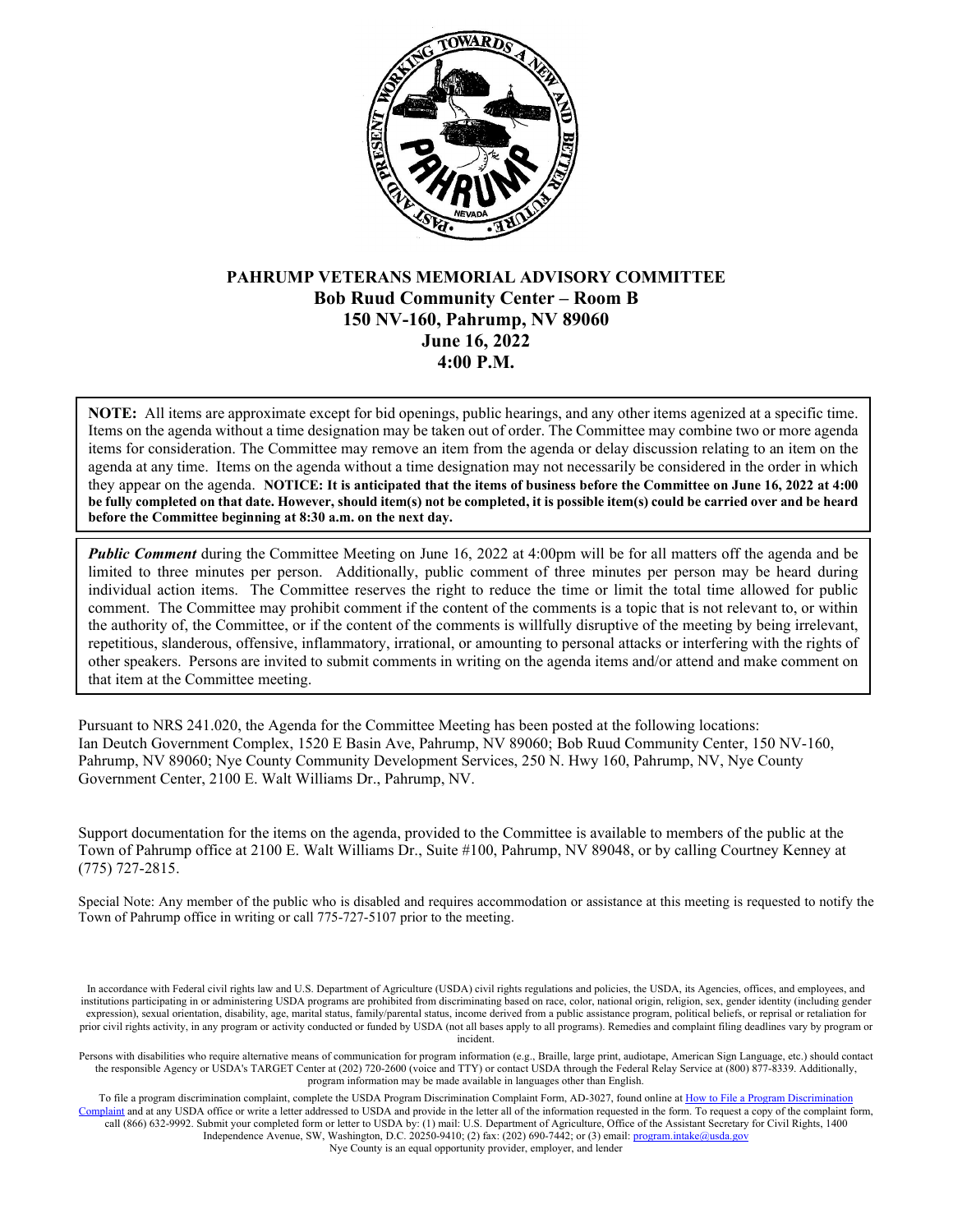# **PAHRUMP VETERANS MEMORIAL ADVISORY COMMITTEE AGENDA**

#### **ITEM # SUBJECT June 16, 2022**

- 1. Pledge of Allegiance and Call to Order.
- 2. Roll Call.
- 3. Approval of the Agenda for June 16, 2022.
- 4. GENERAL PUBLIC COMMENT (Three-minute time limit per person.) Action will not be taken on the matters considered during this period until specifically included on an agenda as an action item (first).
- 5. For Possible Action Discussion and deliberation of minutes of the Pahrump Veterans Memorial Advisory Committee, meeting of [April 21, 2022.](https://www.pahrumpnv.gov/DocumentCenter/View/1950/PVMAC-Minutes-April-21-2022)
- 6. Announcements (first)
- 7. For Possible Action Discussion and deliberation regarding approval of past actions on out-of-cycle events at the Pahrump Veterans Memorial by the Chairman, Vice Chairman or Activities Coordinators.
- 8. For Possible Action Discussion and deliberation of certificates of appreciation and plaques to be presented from the Pahrump Veterans Memorial Advisory Committee.
- 9. For Possible Action Discussion and deliberation for an update on the progress of Memorial Building renovations.
- 10. For Possible Action Discussion and deliberation for an update on the progress of the painting of the pergolas.
- 11. For Possible Action Discussion and deliberation of sub-committee reports due at the May 19, 2022 meeting of the Pahrump Veterans Memorial Advisory Committee.
- 12. Committee Comments (This item limited to announcements or topics/issues proposed for future workshops/agendas)
- 13. [For Possible Action](https://www.pahrumpnv.gov/DocumentCenter/View/1951/Item13) Discussion and deliberation regarding the approved amendments to the Veterans Memorial Standard Operating Procedures (SOP's) regarding guidelines for types of decorations that can be placed on the gravesite and columbarium areas in the Veterans section of the Chief Tecopa Cemetery. Status update of request for Board of County Commissioners approval.
- 14. For Possible Action Discussion and deliberation of Town of Pahrump mandatory attendance by all advisory committee members at an Open Meeting Law training session, and status of availability of online training.
- 15. For Possible Action Discussion and deliberation of status of pricing and advertising for a new order of Donation Benches for the Pahrump Veterans Memorial.